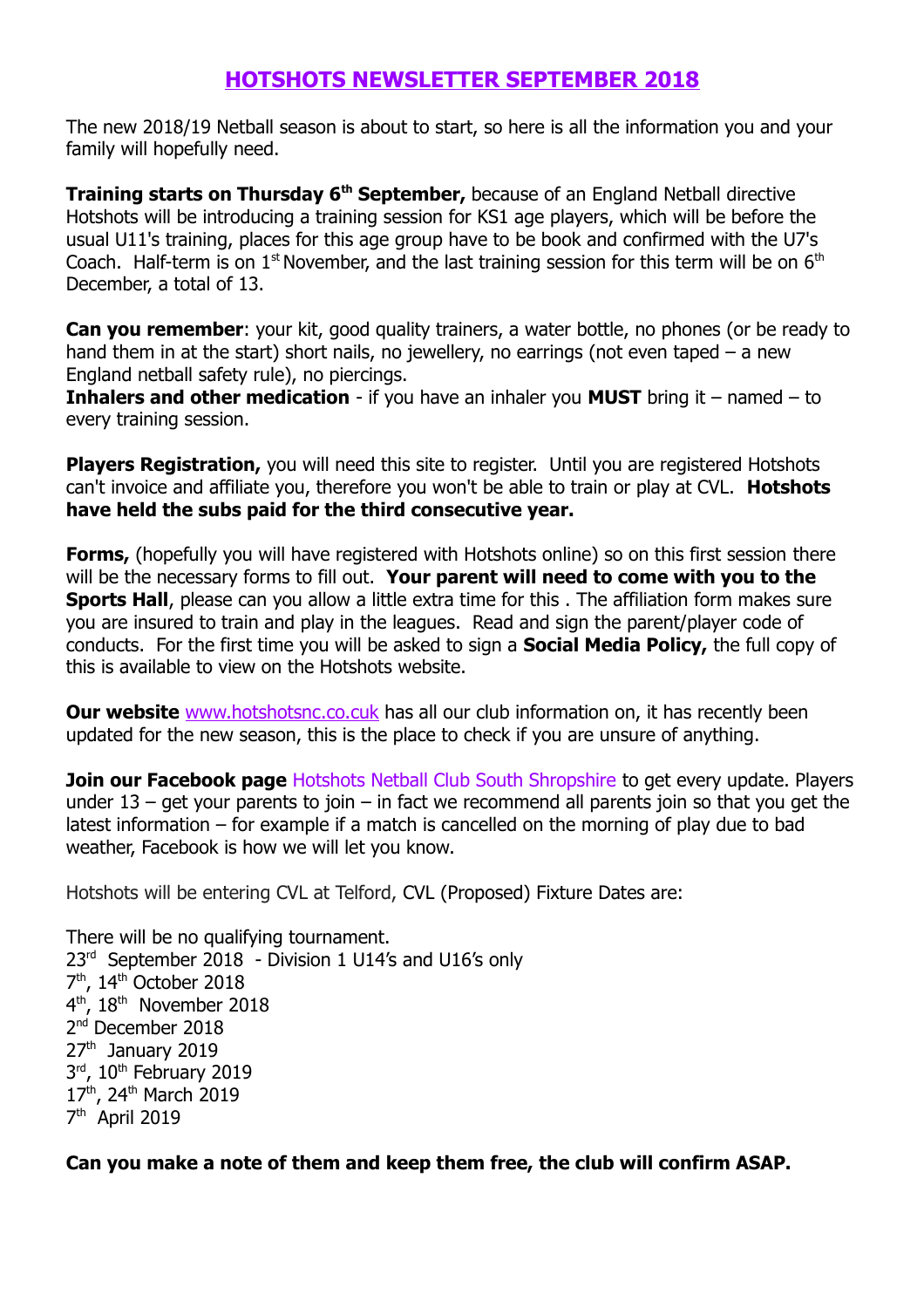**Fixtures,** depending on your age group, you could have weekly fixtures, your age group coach will tell you their preferred method of communicating the team. But as always prompt replies are needed.

Hotshots are again entering a team in the Hereford Adult League and hopefully two teams into the Ludlow League, both leagues play on a Tuesday evening. This is so all the older players can gain game time, experience and aim to raise the standard of their play.

**Merchandise** will be on sale on the first training session, in addition to the clubs hoodies and polo shirts (hoodies £15-20, polos £10-12). The new 'skins' are here, Hotshots are subsidising them for this season only and they will retail to you at  $£10$ . We will be running this sale as a **cash only sale**, so please can you come prepared. We are also considering selling a training top essentially for CVL, depending on price/interest these would be retailed on a pre-order basis, we hope to have a sample to be viewed.

**Safeguarding** – Hotshots Safeguarding Officer is Jo Haycock, her email address is [safeguarding.hotshots@outlook.com](mailto:safeguarding.hotshots@outlook.com) if you have any concerns. Hotshots is also required to have a Junior Committee Member, this is Tegan Pinches who is Yr11, Tegan will also hopefully be helping with the younger groups training.

**Hotshots NC Photography Policy.** Hotshots bought a digital camera last season, so that coaches can take photographs for use on the clubs website/Facebook (this is a closed site) and publicity posters, any images taken by Coaches will only be taken using this club camera.

All parents/people around the players need to aware if they wish to take any photographs, other than of their own child, they need to have consent to do so. Parents/players are advised not to take photographs on personal devices, and in this digital age, those pictures should not be posted on any social media site. **The entire Photography Policy is available on the Hotshots website.**

Below you will find a contacts sheet for all of the Hotshots Committee and Coaches. Also there is a full list of the training dates for the whole of the 2018-19 Season and a list of the teams, their training times and the name of the Coaches taking each session.

We look forward to seeing you.

Best Wishes,

Hotshots Committee and Coaches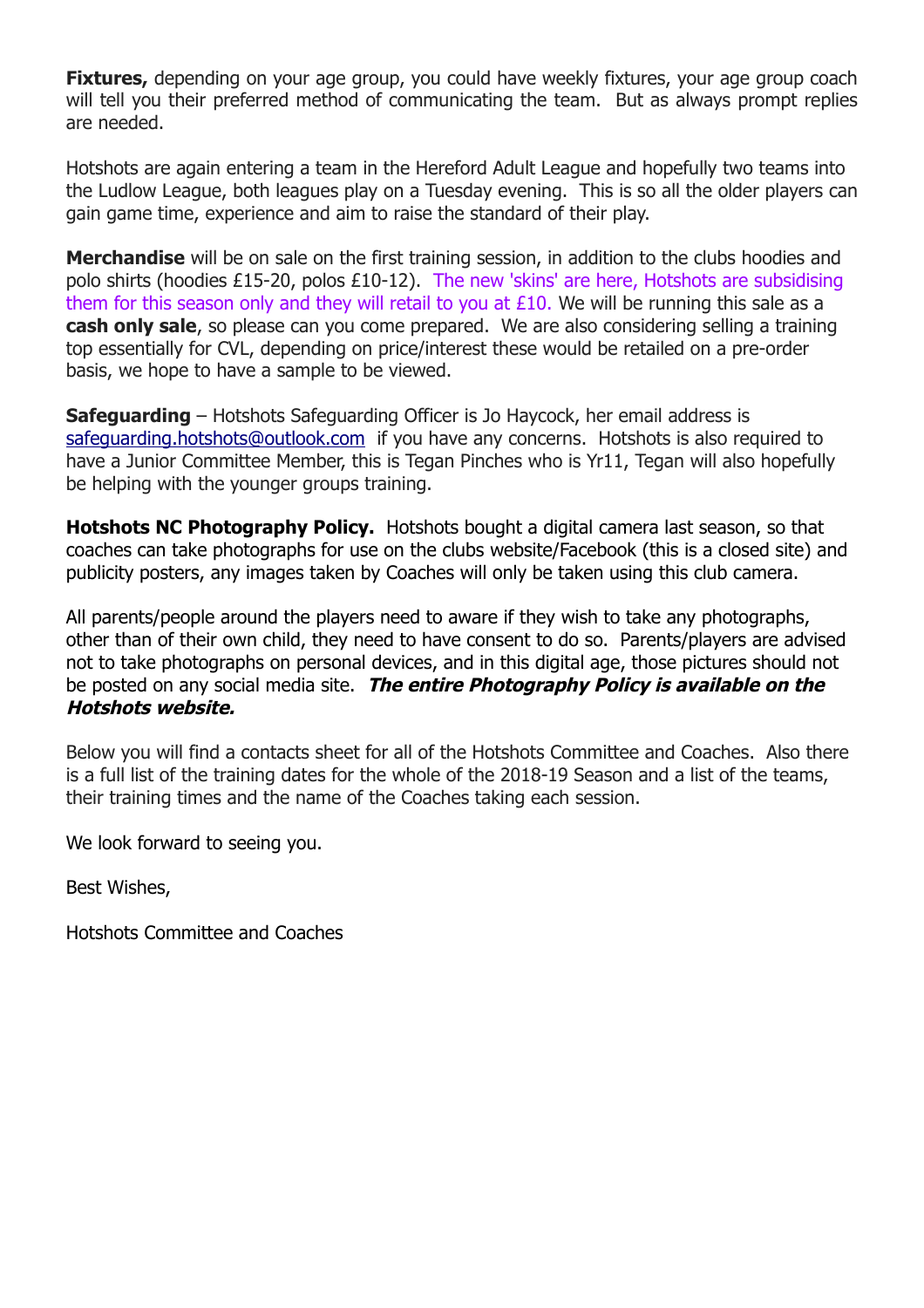### **HOTSHOTS COMMITTEE**

| Chair          | Mel Lewis | chair.hotshots@outlook.com        | 07970  | 01584  |
|----------------|-----------|-----------------------------------|--------|--------|
|                |           |                                   | 515789 | 874214 |
| Secretary      | Elaine    | secretary.hotshots@outlook.com    | 07495  | 01568  |
|                | Smith     |                                   | 698743 | 589651 |
| Treasurer      | Su Broome | treasurer.hotshots@outlook.com    |        | 01299  |
|                |           |                                   |        | 272981 |
| Safeguarding   | Jo        | safeguarding.hotshots@outlook.com | 07473  | 01299  |
| Officer        | Haycock   |                                   | 182882 | 271828 |
| Webmaster      | Kay Hall  | membership.hotshots@outlook.com   | 07807  | 01584  |
|                |           |                                   | 353096 | 711690 |
| Junior         | Tegan     | tessapinches@hotmail.com<br>c/o   |        |        |
| Committee Rep. | Pinches   |                                   |        |        |
| Merchandising  | Henrietta | henlloydkitchen@hotmail.co.uk     | 07825  | 01568  |
| Officers       | Lloyd-    |                                   | 027536 | 780426 |
|                | Kitchen & |                                   |        |        |
|                | Emma      | emsyq123@hotmail.com              | 07718  | 01568  |
|                | George    |                                   | 317119 | 780749 |

## **HOTSHOTS COACHES**

| U7/U11  | <b>Becky Evans</b>     | coachbe.hotshots@outlook.com | 07954 241341 |
|---------|------------------------|------------------------------|--------------|
| U7/U12  | Emma Hughes            | coacheh.hotshots@outlook.com | 07960 107322 |
| U12/U14 | Karen Bowen            | coachkb.hotshots@outlook.com | 07388 922862 |
| U14/U16 | <b>Tracy Yarranton</b> | coachty.hotshots@outlook.com | 07515 345422 |
| U14/U16 | Charlotte Gwilliam     | coachcg.hotshots@outlook.com | 07964 376681 |

#### **VOLUNTEERS**

| Tessa Pinches   tessapinches@hotmail.com<br>$\vert$ 07794 319589 $\vert$ 01694 781317<br>  U16 |
|------------------------------------------------------------------------------------------------|
|------------------------------------------------------------------------------------------------|